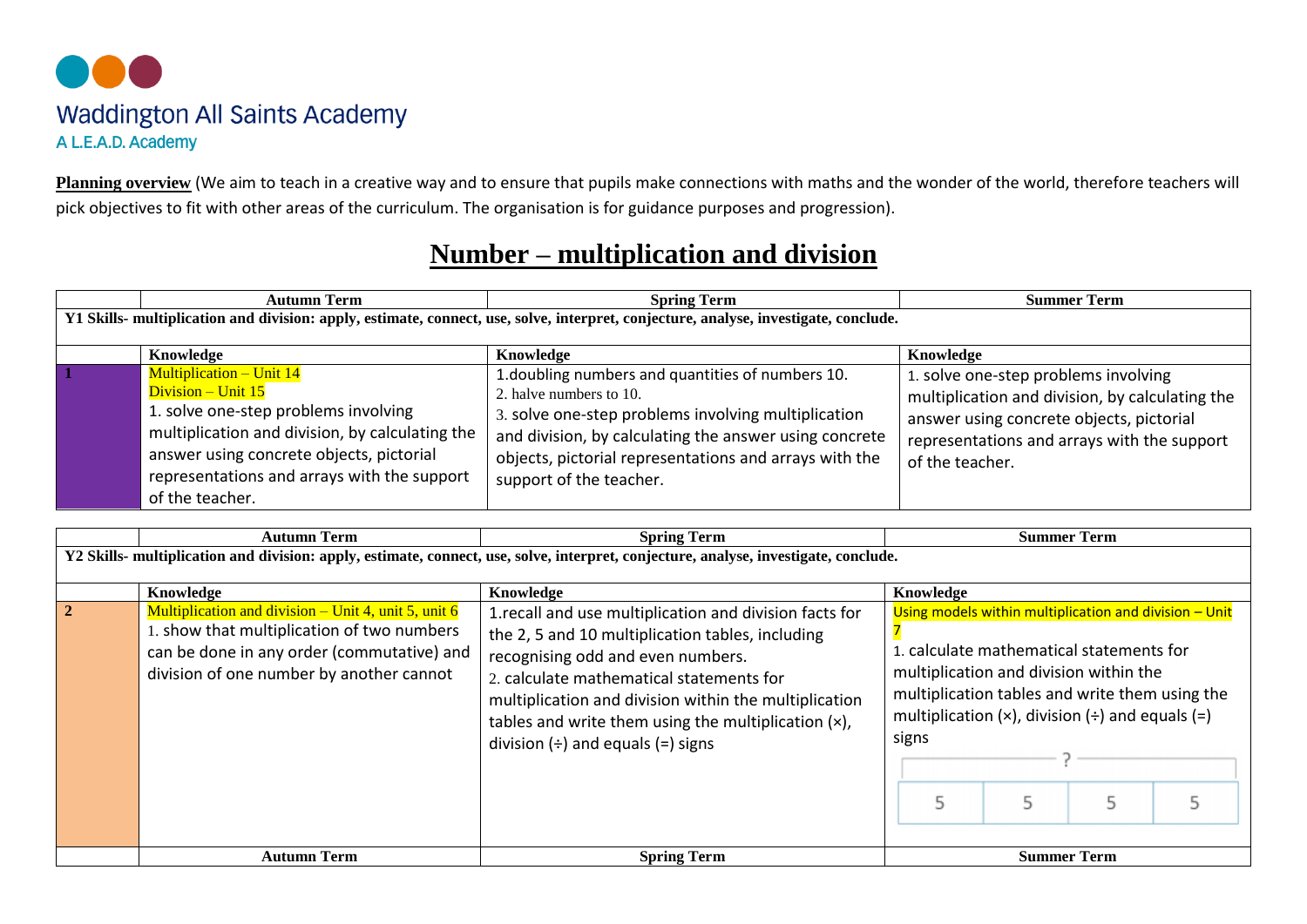## 000 Waddington All Saints Academy<br>A L.E.A.D. Academy

|    | Y3 Skills- multiplication and division: apply, estimate, connect, use, solve, interpret, conjecture, analyse, investigate, conclude. |                                                         |                                                       |  |  |  |  |  |
|----|--------------------------------------------------------------------------------------------------------------------------------------|---------------------------------------------------------|-------------------------------------------------------|--|--|--|--|--|
|    |                                                                                                                                      |                                                         |                                                       |  |  |  |  |  |
|    | Knowledge                                                                                                                            | Knowledge                                               | Knowledge                                             |  |  |  |  |  |
| -3 | Multiplying by 6, 7, 8, 9 – Unit 5                                                                                                   | <b>Multiplication – Unit 6</b>                          | Solving multiplication and division problems - Unit 8 |  |  |  |  |  |
|    | 1. recall and use multiplication and division                                                                                        | Division – Unit 7                                       |                                                       |  |  |  |  |  |
|    | facts for the 3, 4 multiplication tables.                                                                                            | 1. recall and use multiplication and division facts for |                                                       |  |  |  |  |  |
|    |                                                                                                                                      | the 3, 4 and 8 multiplication tables.                   |                                                       |  |  |  |  |  |
|    |                                                                                                                                      | 2. write and calculate mathematical statements for      |                                                       |  |  |  |  |  |
|    |                                                                                                                                      | multiplication and division including for two-digit     |                                                       |  |  |  |  |  |
|    |                                                                                                                                      | numbers times one-digit numbers, using mental           |                                                       |  |  |  |  |  |
|    |                                                                                                                                      | strategies progressing to formal written methods.       |                                                       |  |  |  |  |  |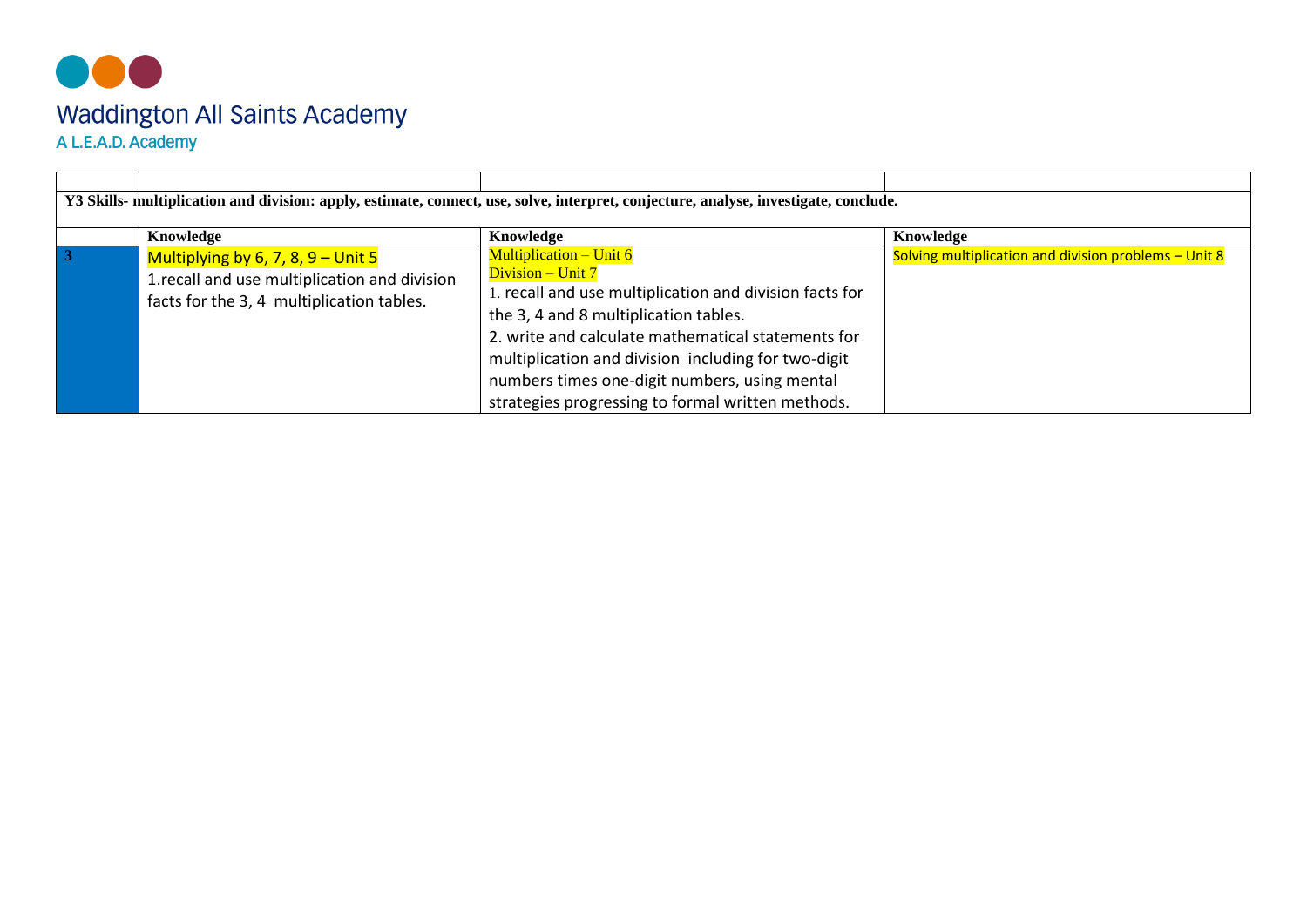## 000 Waddington All Saints Academy<br>A L.E.A.D. Academy

|                                                                                                                                      |                                                |              | <b>Autumn Term</b> |  | <b>Spring Term</b>                                 | <b>Summer Term</b>                              |  |  |  |
|--------------------------------------------------------------------------------------------------------------------------------------|------------------------------------------------|--------------|--------------------|--|----------------------------------------------------|-------------------------------------------------|--|--|--|
| Y4 Skills- multiplication and division: apply, estimate, connect, use, solve, interpret, conjecture, analyse, investigate, conclude. |                                                |              |                    |  |                                                    |                                                 |  |  |  |
|                                                                                                                                      | Knowledge                                      |              |                    |  | Knowledge                                          | Knowledge                                       |  |  |  |
|                                                                                                                                      | Follow on from Year3 Inspire units 5, 6, 7 and |              |                    |  | 1. recall multiplication and division facts for    | 1. recall multiplication and division facts for |  |  |  |
|                                                                                                                                      | 8 then link to the school calculation policy.  |              |                    |  | multiplication tables up to $12 \times 12$ .       | multiplication tables up to $12 \times 12$ .    |  |  |  |
|                                                                                                                                      | 1.multiplying by 0 and 1 and divide by 1.      |              |                    |  | 2.multiplying together three numbers.              | 2. recognise and use factor pairs.              |  |  |  |
|                                                                                                                                      | 2. multiply two-digit by a one-digit number    |              |                    |  | 3. multiply two-digit and three-digit numbers by a | 3. multiply two-digit and three-digit numbers   |  |  |  |
|                                                                                                                                      | using formal written layout.                   |              |                    |  | one-digit number using formal written layout.      | by a one-digit number using formal written      |  |  |  |
|                                                                                                                                      |                                                |              | oranges            |  |                                                    | layout                                          |  |  |  |
|                                                                                                                                      |                                                |              | £1.80              |  |                                                    |                                                 |  |  |  |
|                                                                                                                                      |                                                |              |                    |  |                                                    |                                                 |  |  |  |
|                                                                                                                                      |                                                |              |                    |  |                                                    |                                                 |  |  |  |
|                                                                                                                                      |                                                | Lemons       |                    |  |                                                    |                                                 |  |  |  |
|                                                                                                                                      |                                                | £1           |                    |  |                                                    |                                                 |  |  |  |
|                                                                                                                                      |                                                |              |                    |  |                                                    |                                                 |  |  |  |
|                                                                                                                                      |                                                |              |                    |  |                                                    |                                                 |  |  |  |
|                                                                                                                                      |                                                |              | oranges<br>£1.80   |  |                                                    |                                                 |  |  |  |
|                                                                                                                                      |                                                |              |                    |  |                                                    |                                                 |  |  |  |
|                                                                                                                                      | 45p<br>45p<br>45p<br>45p                       |              |                    |  |                                                    |                                                 |  |  |  |
|                                                                                                                                      |                                                | lemons<br>£1 |                    |  |                                                    |                                                 |  |  |  |
|                                                                                                                                      | 20p<br>20p<br>20p<br>20p<br>20p                |              |                    |  |                                                    |                                                 |  |  |  |
|                                                                                                                                      |                                                |              |                    |  |                                                    |                                                 |  |  |  |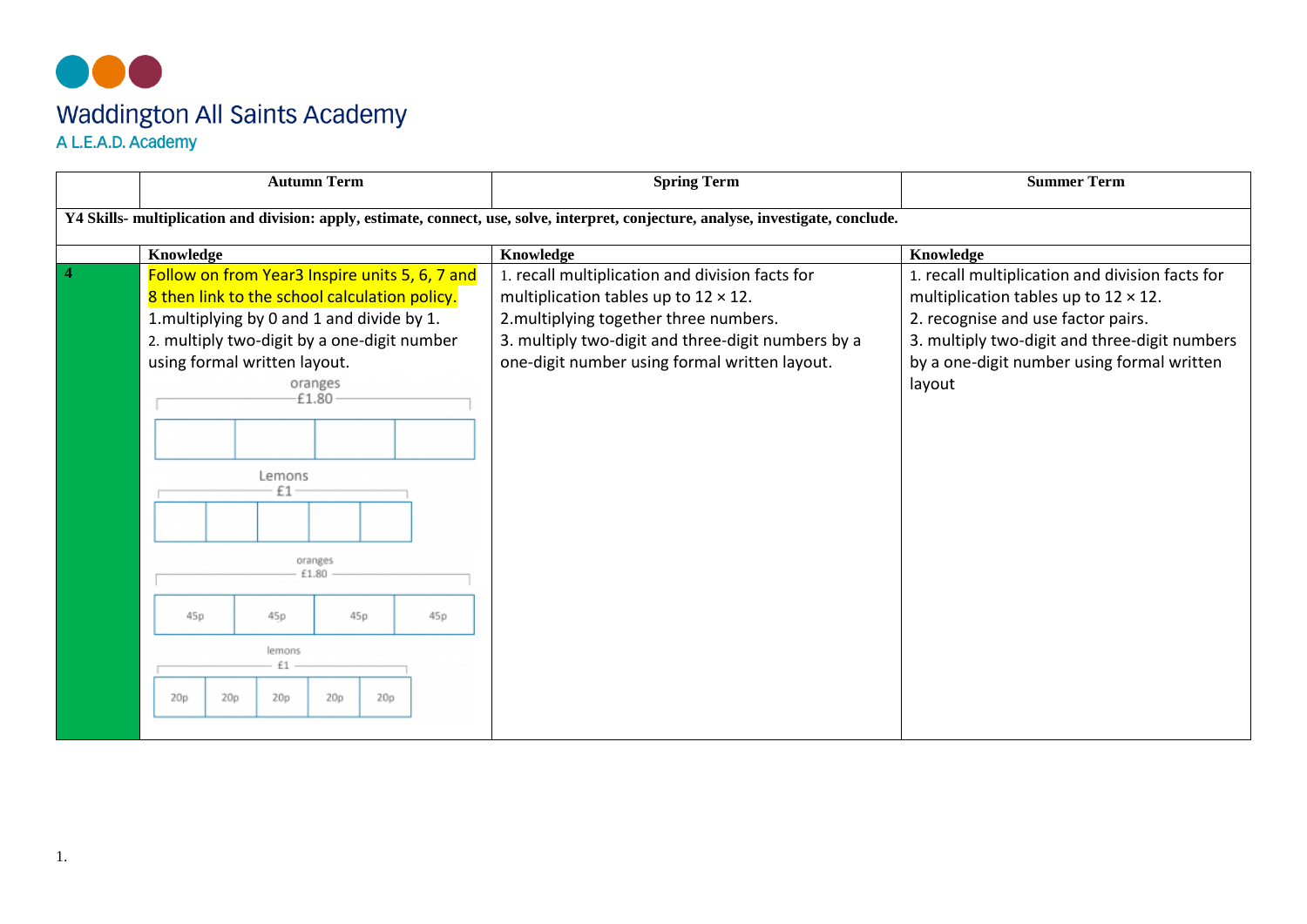## 000 Waddington All Saints Academy<br>A L.E.A.D. Academy

|                                                                                                                                      | <b>Autumn Term</b>                                                                                                                                                                                                                                                                                                                                                                                                                                                                                                                                                                                                                                                                    | <b>Spring Term</b>                                                                                                                                                                                                                                                                                                                                                                                              | <b>Summer Term</b>                                                                                                                                                                                                                                                                                                                                                                                                |  |  |  |  |  |
|--------------------------------------------------------------------------------------------------------------------------------------|---------------------------------------------------------------------------------------------------------------------------------------------------------------------------------------------------------------------------------------------------------------------------------------------------------------------------------------------------------------------------------------------------------------------------------------------------------------------------------------------------------------------------------------------------------------------------------------------------------------------------------------------------------------------------------------|-----------------------------------------------------------------------------------------------------------------------------------------------------------------------------------------------------------------------------------------------------------------------------------------------------------------------------------------------------------------------------------------------------------------|-------------------------------------------------------------------------------------------------------------------------------------------------------------------------------------------------------------------------------------------------------------------------------------------------------------------------------------------------------------------------------------------------------------------|--|--|--|--|--|
| Y5 Skills- multiplication and division: apply, estimate, connect, use, solve, interpret, conjecture, analyse, investigate, conclude. |                                                                                                                                                                                                                                                                                                                                                                                                                                                                                                                                                                                                                                                                                       |                                                                                                                                                                                                                                                                                                                                                                                                                 |                                                                                                                                                                                                                                                                                                                                                                                                                   |  |  |  |  |  |
|                                                                                                                                      | Knowledge                                                                                                                                                                                                                                                                                                                                                                                                                                                                                                                                                                                                                                                                             | Knowledge                                                                                                                                                                                                                                                                                                                                                                                                       | Knowledge                                                                                                                                                                                                                                                                                                                                                                                                         |  |  |  |  |  |
|                                                                                                                                      | 1.identify multiples and factors, including<br>finding all factor pairs of a number, and<br>common factors of two numbers.<br>2. know and use the vocabulary of prime<br>numbers, prime factors and composite (non-<br>prime) numbers.<br>3. establish whether a number up to 100 is<br>prime and recall prime numbers up to 19.<br>4. multiply and divide whole numbers and<br>those involving decimals by 10, 100 and 1000.<br>On Saturday Lara read two fifths of her<br>book. On Sunday, she read the other 90<br>pages to finish the book. How many pages<br>are there in Lara's book? If we create our<br>bar model for what we know:<br>90 pages<br>90 pages<br>30<br>30<br>30 | 1. multiply numbers up to 4 digits by a one- or two-<br>digit number using a formal written method,<br>including long multiplication for two-digit numbers.<br>2. multiply and divide numbers mentally drawing<br>upon known facts.<br>3. divide numbers up to 4 digits by a one-digit<br>number using the formal written method of short<br>division and interpret remainders appropriately for<br>the context | 1. multiply numbers up to 4 digits by a one-<br>or two-digit number using a formal written<br>method, including long multiplication for<br>two-digit numbers.<br>2. multiply and divide numbers mentally<br>drawing upon known facts.<br>3. divide numbers up to 4 digits by a one-digit<br>number using the formal written method of<br>short division and interpret remainders<br>appropriately for the context |  |  |  |  |  |